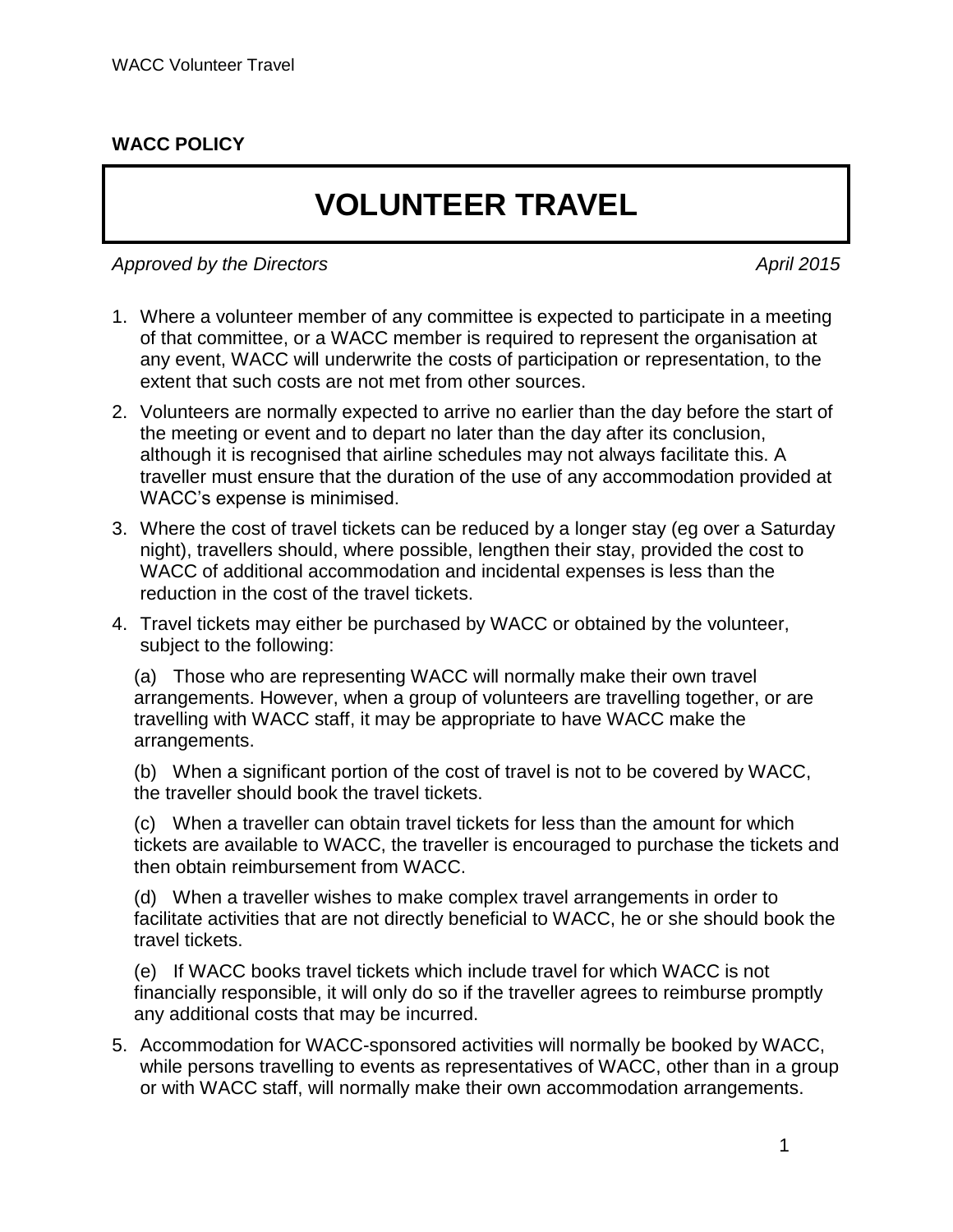- 6. In some circumstances it may be of assistance to a traveller for WACC to book and/or pay for accommodation beyond that which falls within WACC's financial responsibility. This will only be done if the traveller agrees to reimburse promptly any additional costs that may be incurred.
- 7. Volunteers should note, particularly when they are making travel and accommodation arrangements for themselves, that:

(a) WACC will normally only reimburse for economy class travel. When this class of travel is not available and alternative travel arrangements are not practicable, prior approval from the General Secretary is required to ensure that full reimbursement will be made.

(b) When possible, air travel should be booked on a "low-cost carrier." Direct booking with such a carrier may be less expensive than using a travel agent.

(c) Travel reimbursement will be limited to the amount for which WACC could have secured travel tickets for the volunteer to travel to the meeting or event. WACC will inform the traveller of the amount.

(d) Accommodation should be selected to limit costs, with hotels usually being no more than 3-star rated or equivalent.

(e) Accommodation will normally only be provided at WACC's expense if the cost of such accommodation is less than the cost of commuting to the meeting or event.

8. In order to facilitate planning and to avoid unnecessary expense, volunteers are expected to co-operate with WACC in making travel arrangements at the earliest opportunity, and to notify WACC promptly if they will be making their own travel arrangements. In order to ensure that costs are controlled:

(a) When a travel ticket is purchased less than six weeks before the start of a meeting or event, and more than six weeks notice of the meeting or event has been given, WACC's financial responsibility for travel will be limited to the amount for which WACC could have purchased a ticket six weeks in advance of the commencement of the meeting or event. WACC will inform the traveller of the amount.

(b) When accommodation arrangements are made less than six weeks before the start of a meeting or event, and more than six weeks notice of the meeting or event has been given, WACC's financial responsibility for accommodation will be limited to the amount for which accommodation could have been booked six weeks in advance of the commencement of the meeting or event.

- 9. Reimbursement of incidental expenses will be limited to reasonable and necessary expenditures, including but not limited to local travel and meals, made in conjunction with participation in the meeting or attendance at the event. No reimbursement will be made for any costs that are incurred unnecessarily.
- 10.Travel claims must be supported by evidence of expenditure, usually in the form of a receipt or copy of a ticket. Reimbursement will, other than under exceptional circumstances, be made only to the party who incurred the expense; third-party reimbursement must be approved in advance by the General Secretary.